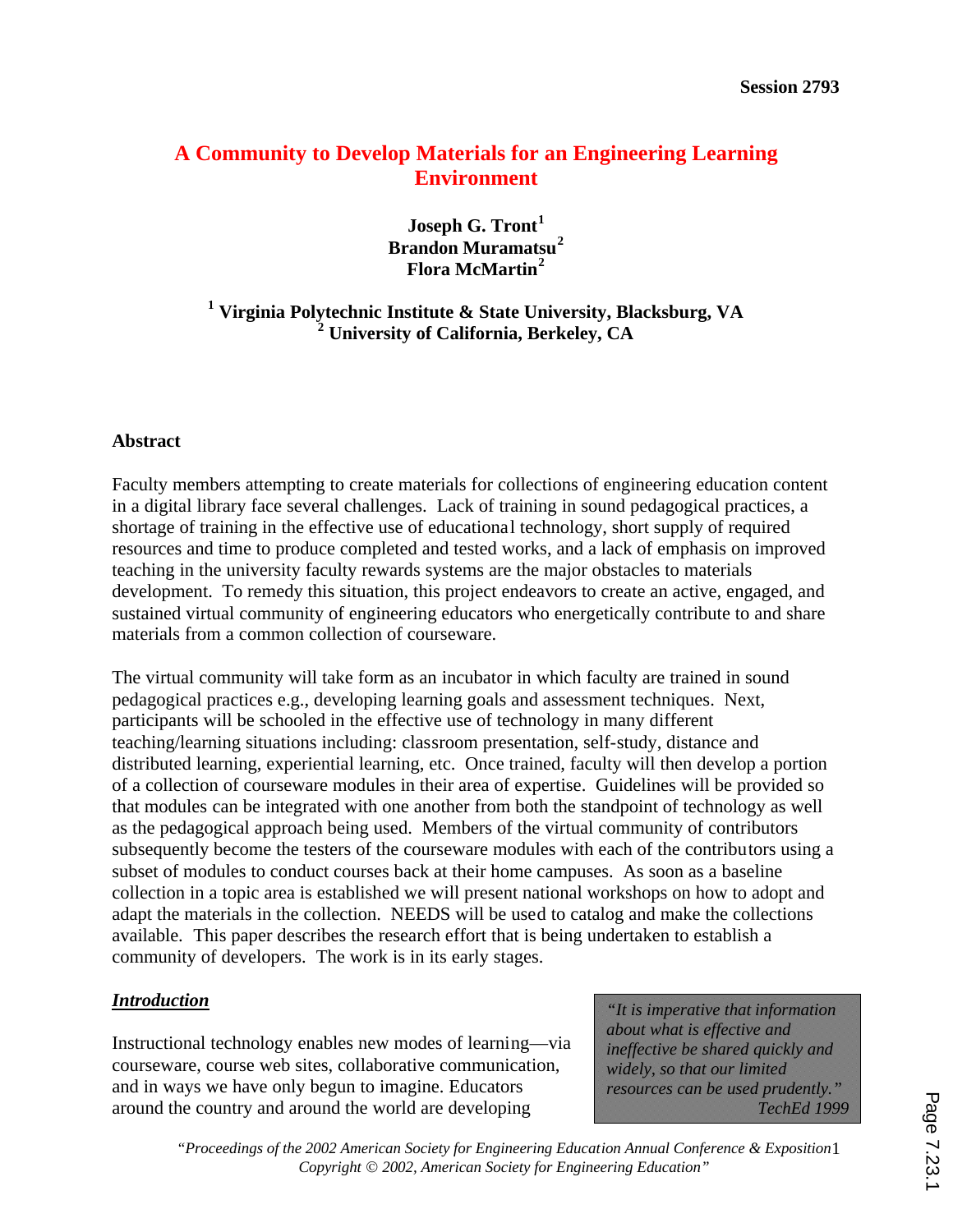technology-based materials to support their courses. The potential benefits of instructional technology are well known and include: addressing multiple learning styles; promoting active learning; scaffolding learning; interactivity; geography-independent collaborative learning; enhancing visualization; and extending the reach of a typical course. Because anyone and everyone can be a publisher on the Internet, educators and students are experiencing an overload of information coupled with materials of widely varying quality. There is "currently no lack of 'great piles of content' on the Web, there is an urgent need for 'piles of great content'." [1]

Faculty members attempting to create high quality materials for collections of engineering education content in a digital library face several challenges. Lack of training in sound pedagogical practices, a shortage of training in the effective use of educational technology, short supply of required resources and time to produce completed and tested works, and a lack of emphasis on improved teaching in the university faculty rewards systems are the major obstacles to materials development. To remedy the situation, this project endeavors to create an active, engaged, and sustained virtual community of engineering educators who energetically contribute to a common collection of courseware materials.

Across most disciplines, there is a high activation barrier that must be crossed by faculty who wish to use digital learning materials in their courses. These materials are costly to develop, in terms of time and money. There is little re-use or incentive for re-use, which results in duplicated development. Adding educational resources to a digital library collection makes those resources easier to locate but also tends to highlight additional challenges in selecting the appropriate resource. The contents of digital collections vary widely and often do not contain a means for faculty to learn how best to make use of them (though various support structures are under development by participants in the National Science, Math, Engineering and Technology Education (SMETE) Digital Library program). Many of the digital learning materials do not include instructor's guides, training for faculty, or assessment information on the impact of the materials on student learning. Moreover, the introduction of new instructional methods into the classroom may be hampered by technical issues (lack of equipment or bandwidth), the need to re-design course materials, and inadequate guidance in aligning learning resources with teaching goals. These barriers are heightened by the time constraints that faculty face as they learn to use new materials. [2,3,4,5] The challenge, then, is to develop a process to allow faculty to quickly identify and select quality materials and to tailor them to fit the learning environment that exists on their campus.

The virtual community will take form as an incubator in which faculty are trained in sound pedagogical practices e.g., developing learning goals and assessment techniques. Participants will be schooled in the effective use of technology in many different teaching/learning situations including: classroom presentation, self-study, distance and distributed learning, experiential learning, etc. Once trained, faculty participants will develop a portion of a collection of courseware modules in their area of expertise. Guidelines, tools and support will be provided so that modules can be integrated with one another from both the standpoint of technology as well as the pedagogical approach being used. Members of the virtual community of contributors subsequently become the testers of the courseware modules with each of the contributors using the set of modules to conduct their courses at their home campuses. As soon as a baseline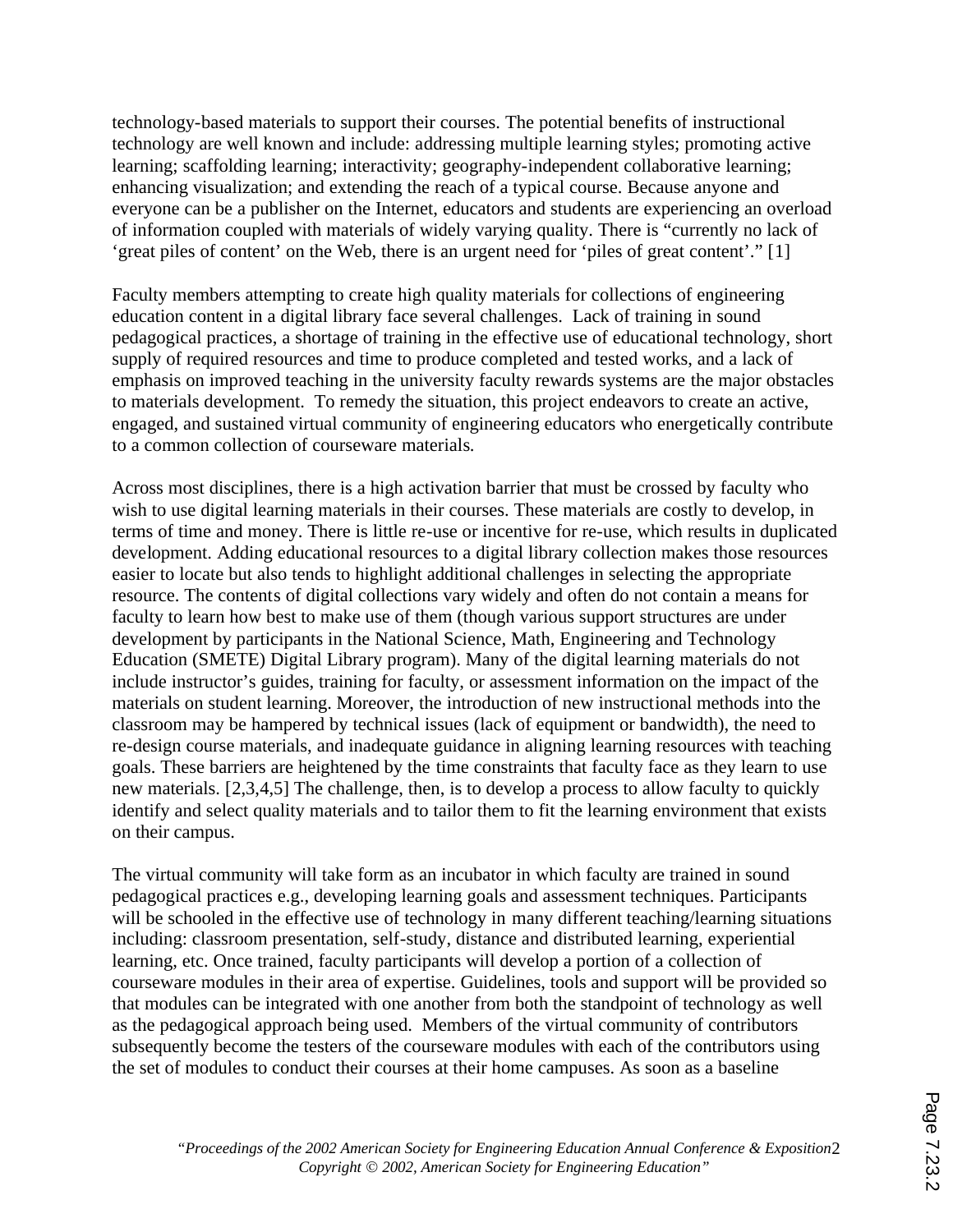collection in a topic area is established members of our team will present national workshops on how to adopt and adapt the materials in the collection.

The efforts of the community will go a long way in solving the multiple challenges related to the development and use of high quality courseware. Problems in the high cost of the time it takes to develop a collection capable of satisfying a single course's needs are overcome by the fact that the entire community contributes. Similarly, the not-invented-here syndrome is overcome and faculty from a broad community will more readily use materials developed elsewhere. Adoption/adaptation workshops induce others to use the materials as well as to participate in developing additional and extended materials. Finally, rigorous peer review and broad publication of the materials contributed to the collection will move the faculty rewards system towards properly recognizing the scholarly development efforts.

The process outlined above is mediated and facilitated through the use of technology. The National Engineering Education Delivery System (NEEDS) and the SMETE.ORG Alliance<sup>1</sup> will be used to catalog and make the collections available. Reviewers will be used to judge the quality of modules and collections, and to provide formative feedback to developers. The Premier Award processes [6] already in place have established a structure for the review process. Developer training will take place both in hands-on workshops as well as through the use of synchronous and asynchronous web-based mechanisms. Relationships with professional societies and publishers will make this effort a sustainable enterprise.

The primary product of the community will be the technology, the process and the framework to help developers come together, share the burden of content development, test the effectiveness of works in progress, and consign these works to a digital repository where others can use them. The initial part of the project will also produce a significant collection of technology-mediated materials in at least two areas of the engineering curriculum. Initially, topics are being selected from the areas of Statics and the introductory courses for Electrical and Computer Engineering.

Throughout the formation and operation of the virtual community, participants will be observed and the processes will be documented in order to effect improvements and extend the process beyond the treatment of the original two fundamental topic areas. We are conducting an in depth case study of faculty developers of learning resources to answer the following research questions:

- 1. What kinds of training and support services are necessary to best support faculty in developing high quality digital learning resources?
- 2. What are the characteristics of learning resources that foster and encourage their adoption and adaptation by others?

 $\overline{a}$ 

<sup>&</sup>lt;sup>1</sup> SMETE.ORG is an e-learning partnership that offers a comprehensive collection of science, mathematics, engineering and technology (SMET) education content and services to learners, educators, and academic policy-makers in K–12 and higher education. SMETE.ORG was formed through funding by the National Science Foundation and partnerships with professional educational organizations, academic institutions and commercial e-learning companies. The partnership's Web site, www.smete.org, serves as the integrative organization and distribution mechanism for pedagogical material through its federation of SMET digital libraries. Providing direct access and delivery of instructional resources, SMETE.ORG promotes educational reform through participatory communities of learners.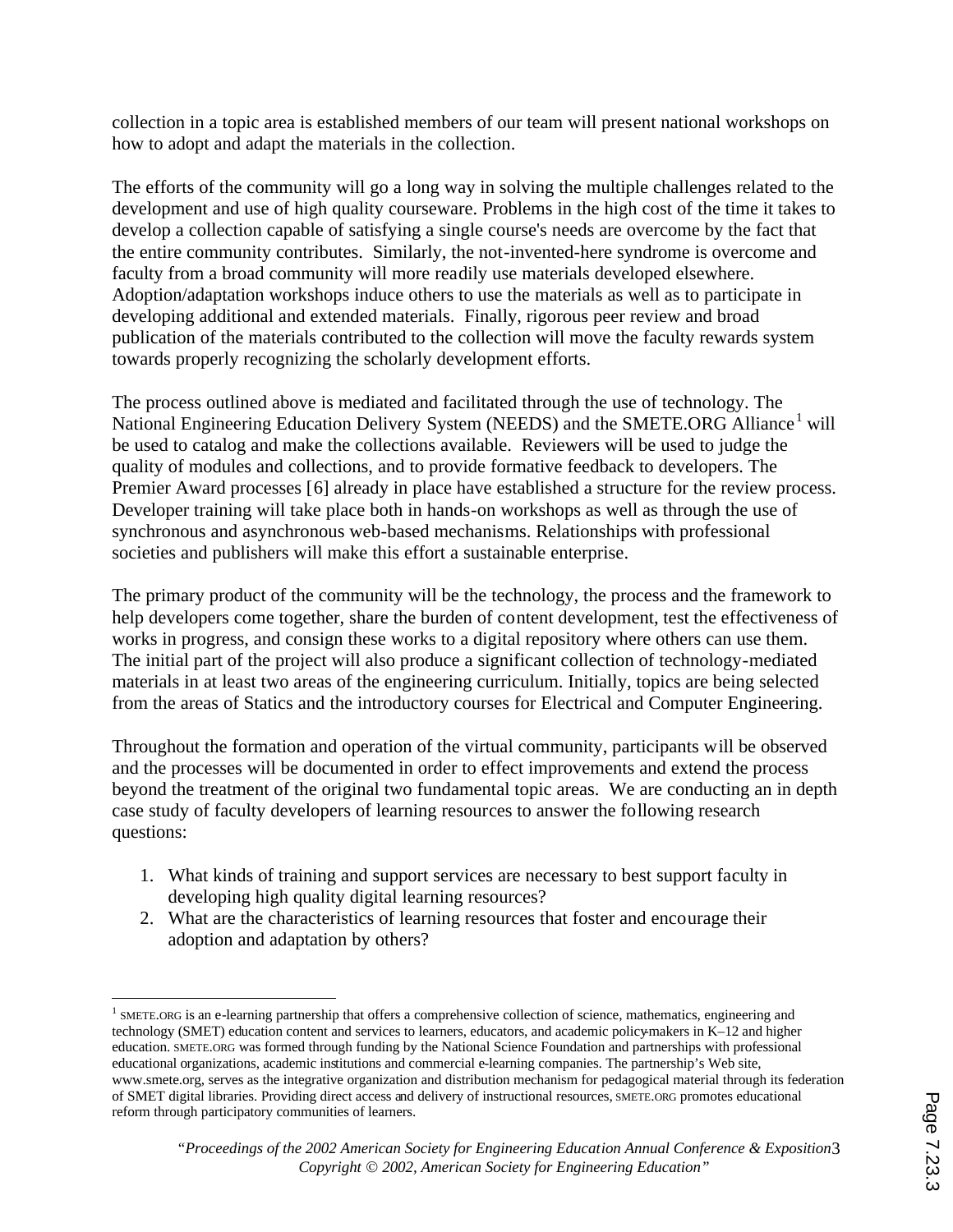3. What kinds of training and support services should digital libraries offer to best support faculty in adapting or adopting digital learning resources?

Through this project we hope to gain an understanding of the in-person and computer mediated social supports necessary to ensure broad use and wide-scale acceptance of the materials produced as well as the development process. This study will further bolster the acceptance of the materials repository, the National SMETE Digital Library (NSDL), by science, mathematics, engineering and technology (SMET) educators. Our investigation will build upon our previous work with two of the engineering education reform coalitions (SUCCEED<sup>2</sup> and Synthesis<sup>3</sup>), our experiences with NEEDS—A Digital Library for Engineering Education, and our research conducted by the Institute on Learning with Technology.

More specifically the community will:

- Identify specific topics from the areas of Statics and the introductory courses in Electrical and Computer Engineering that are candidates for improvement through the development of digital learning materials.
- Train developers in sound pedagogical methods, best practices for using technology in the learning environment, assessment procedures, and the use of development tools.
- Define a common user interface and set of ancillary tools usable in all community developed courseware modules.
- Develop at least 50 courseware modules.
- Evaluate the new courseware modules based on a proven set of criteria using a peer review process.
- · Use the courseware modules in regular courses and collect assessment data for analysis and subsequent feedback into the development process.
- Conduct in-person and ongoing online workshops and training for faculty describing mechanisms for adoption or adaptation of the newly developed materials.
- · Develop and disseminate a manual of best practices for effective contribution to the unified collection of materials.
- Assess the success of the community efforts by identifying learning improvements and any increases in faculty efficiency.

# *Providing Quality Materials: The Premier Award and Peer Review of Learning Resources*

A discussion of quality materials often evokes strong reactions on the part of participants. It is important to recognize that quality means different things to different people and different things to the same person at different times. Research has shown that faculty users of a digital library such as NEEDS want a range of "quality" in the overall collection, but that they want to "find the

 $\overline{a}$ <sup>2</sup> The SUCCEED coalition consists of Clemson University, Florida A & M University, Georgia Tech, North Carolina A & T University, North Carolina State University, University of Florida, University of North Carolina at Charlotte, and Virginia Polytechnic Institute & State University.

<sup>&</sup>lt;sup>3</sup> The Synthesis Coalition consists of: California Polytechnic State University, San Luis Obispo; CornellUniversity; Hampton University; Iowa State University; Southern University; Stanford University; Tuskegee University; and the University of California, Berkeley.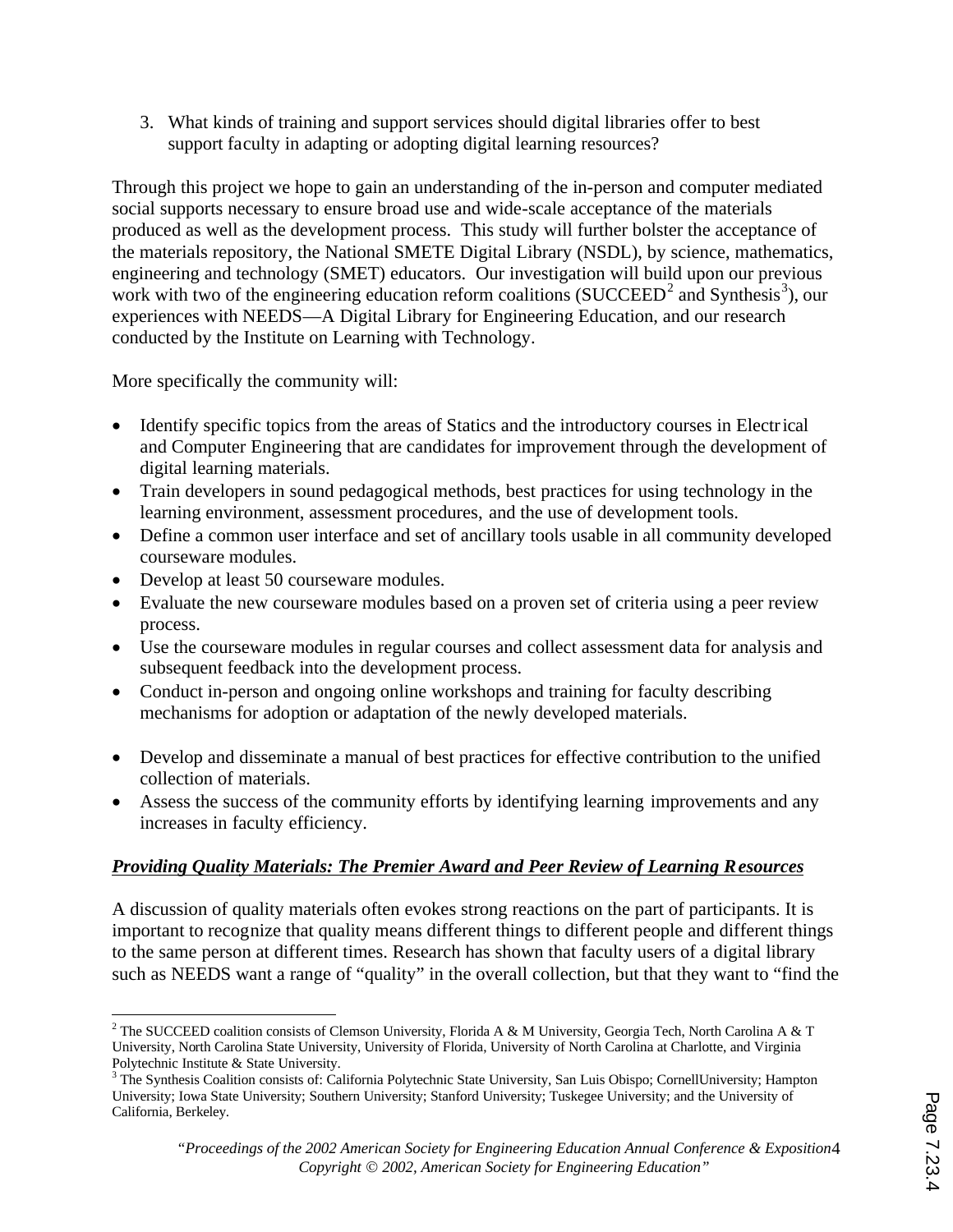right thing" at the right time [2]. In response to user requests, contents of the NEEDS collection range from materials under development to fully reviewed, high-quality digital learning resources. To enhance discovery of the appropriate resources for instruction, NEEDS implemented pedagogical descriptors in the resource's descriptive metadata and built support structures to encourage discussion about the learning resources themselves (through user comments and online threaded discussions).

At the highest level, NEEDS focused on the development of the *Premier Award for Excellence in Engineering Education Courseware* as a process to identify exemplary courseware. In partnership with John Wiley & Sons, Inc. and other industrial sponsors, the *Premier Award* was developed to recognize outstanding non-commercial courseware designed to enhance engineering education. Now in its sixth year, the *Premier Award* has recognized 11 outstanding courseware packages and widely disseminated them to engineering educators [6].

Key to reviewing courseware for the *Premier Award* was the development of evaluation criteria. Through the Quality Review of Courseware effort NEEDS and Synthesis examined existing schemes of software, courseware and paper review. We adopted those aspects that were deemed most appropriate for a rapidly changing environment of courseware creation, in particular, and multimedia technology, in general. To develop these criteria, NEEDS worked with numerous experts including students, engineering educators, instructional designers, cognitive scientists, and learning theory experts [7,8]. The evaluation criteria focus on an overall evaluation of the resource by balancing its design with use (see Table 1).

### **Table 1 - Evaluation Criteria for Engineering Education Courseware**

- Interactivity
- Cognition/conceptual change
- Content
- Multimedia use
- Instructional use/adaptability
- Engagement • User interface and
- navigation • Interactivity
- Multimedia use
- Technical reliability
- **Instructional Design: Software Design: Engineering Content:**
	- · Accuracy of content
	- Organization of content
	- Consistency with learning objectives

These evaluation criteria will also be used as the basis for a holistic, journal-type, peer review used to evaluate courseware developed in this project and added to the NEEDS collection. The evaluation will be formative as well as summative. A segment of the community is also developing a mechanism for performing online peer reviews through the facilities of the MERLOT digital library collection. MERLOT will allow us to vastly increase the dissemination of the courseware materials.

"Proceedings of the 2002 American Society for Engineering Education Annual Conference & Exposition5 *Copyright* Ó *2002, American Society for Engineering Education"*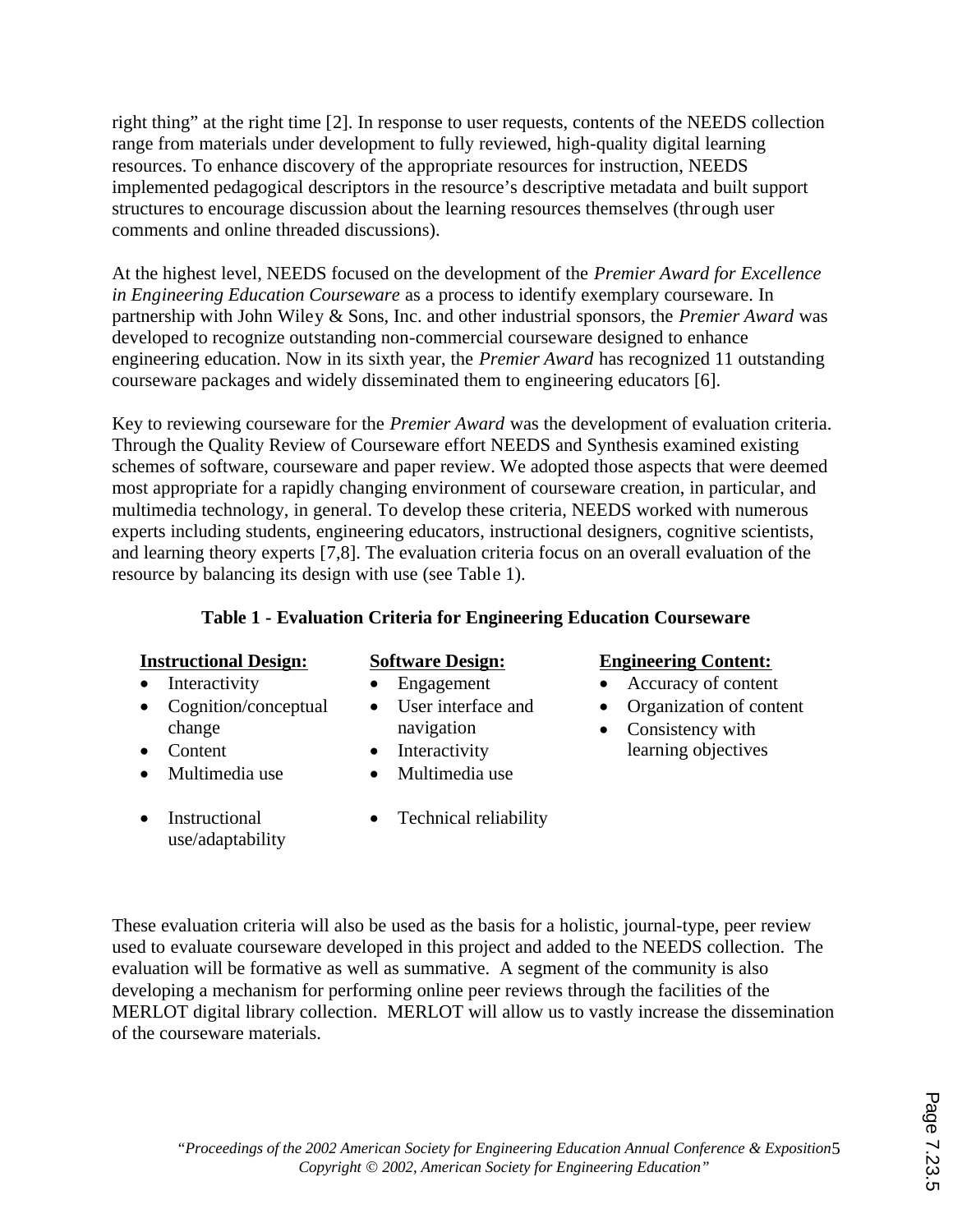# *Development of Digital Learning Materials*

Research on how innovation succeeds, combined with current research on what SMET faculty want in a SMETE digital library [9], suggests that we need to organize a community of materials developers and enable participants to contribute to a collection of high-quality digital learning materials for engineering education. Further we must support and work with faculty who are interested in adapting or adopting the new learning materials. Each faculty developer will be assigned specific topics to address and will contribute five to 10 courseware modules to a common repository. The materials will be developed under common pedagogical goals and will employ a common user interface. Materials will be tested in the learning environment and peer reviewed. A second wave of faculty will be invited to develop additional courseware modules to fill gaps or extend the materials developed in the first round. The interface template, the best practices of the community, user's guides, and other development materials will be used to facilitate more efficient development in the second round.

We also will conduct an in depth case study of faculty developers of learning resources to answer the following research questions:

- 1. What kinds of training and support services are necessary to best support faculty in developing high quality digital learning resources?
- 2. What are the characteristics of learning resources that foster and encourage their adoption and adaptation by others?
- 3. What kinds of training and support services should digital libraries offer to best support faculty in adapting or adopting digital learning resources?

Through this research we hope to gain an understanding of the in-person and computer mediated social supports necessary to ensure broad use and wide-scale acceptance of the materials produced as well as and understanding the development process. This study will further bolster the acceptance of the materials repository, the National SMETE Digital Library (NSDL), by science, mathematics, engineering and technology (SMET) educators.

### *Defining and Operationalizing the Research*

### **Training Materials Developers**

The processes of teaching, learning, and the design of instructional materials are all interrelated and tightly coupled. Current educational research results describe several learning characteristics such as: active, constructive, individualized, culturally situated, and it takes time. [10,11] Appropriate teaching methods and corresponding instructional design can accommodate each of these characteristics of learning. Computing and communications technology can be integrated into the instructional design to facilitate the teaching process. By

*"…for the computer to bring about a revolution in higher education, its introduction must be accompanied by improvements in our understanding of learning and teaching.*" --Nobel Laureate Herbert Simon (Kozma and Johnston, 1991)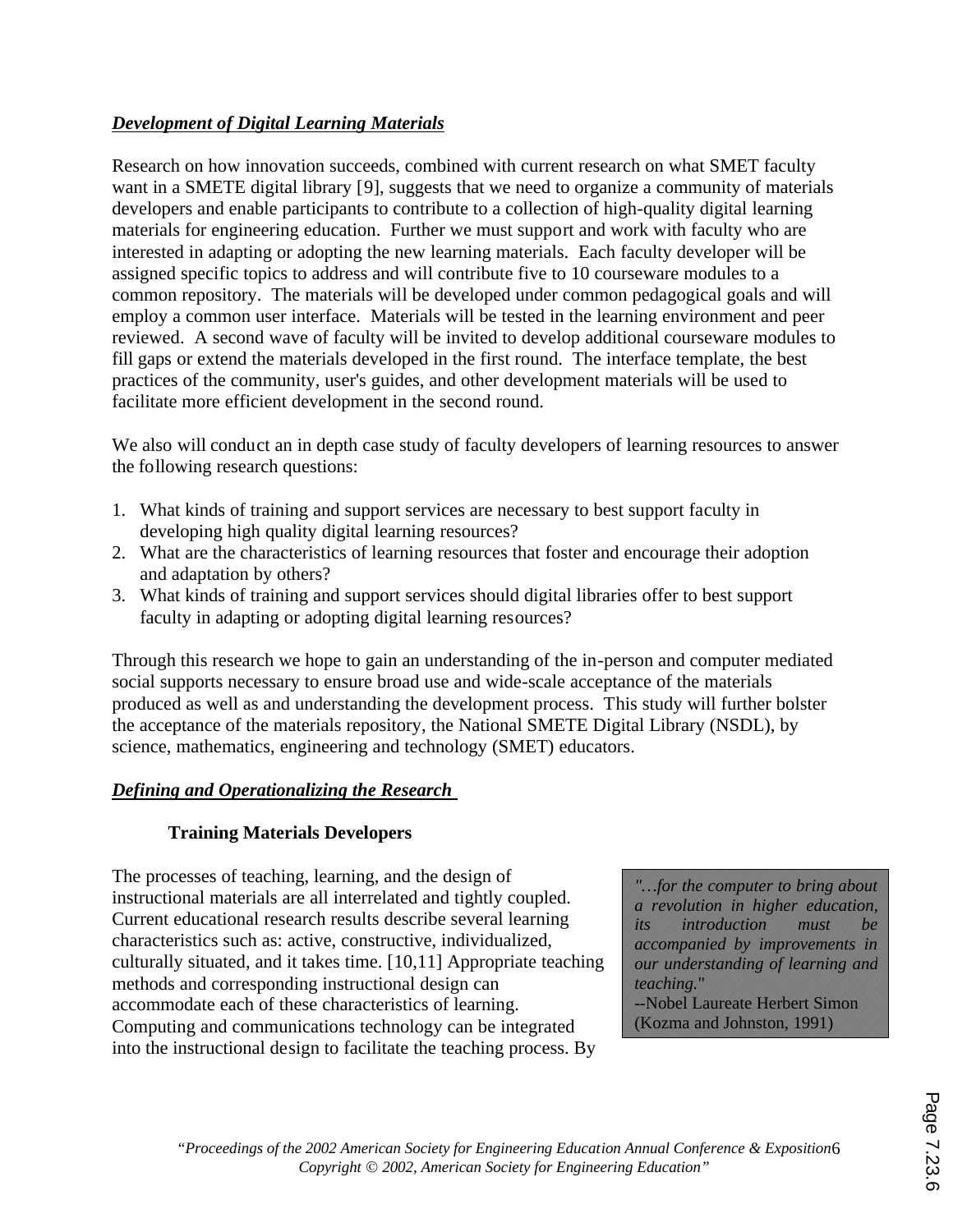using a set of guidelines, in the form of an instructional design/development model that assists with the process of design, an effective learning environment can be constructed. Developers will be required to answer questions similar to those in the following list:

- What do I want my students to learn?
- How can I best help my students to learn?
- What technologies can help and how?
- · What student assessment measures are best?
- What evaluation measures for learning environments are best?

The answers to these questions and others will form the basis for guidelines used throughout the courseware module development process. Guidelines will be built as a shared vision in order establish a commonality among materials.

Developers will participate in a workshop describing strategies for designing effective learning environments. This workshop will train developers in sound pedagogical methods, best practices for using technology in the learning environment, assessment procedures, and the use of development tools.

# **Defining a Common User Interface**

When using technology-based tools, many of the usage skills such as navigation are dependant on experience with similarly organized/operating packages. The ability for a student to move seamlessly from using one courseware module to another saves the time to learn operational skills and allows the student to focus on learning the subject matter.

We will define a common user interface and set of ancillary tools usable in all community developed courseware modules. A template will be developed to provide developers an easy mechanism to implement the user interface. To the extent possible, the source code for the user interface will be provided to the developers. A general design philosophy and style will prevail throughout all of the modules. Having them designed to this standard makes the overall collection of modules more "user-friendly".

### **Module Development**

Courseware modules will consist of a variety of presentations and will likely be multimedia in nature. Modules may consist of interactive web pages based on Java scripts or other simulation tools, allowing students to try various design or analysis scenarios. Some modules will consist of animations that assist students in understanding difficult concepts or visualizing situations they have never encountered. Other modules may consist of video presentations showing design examples in the real world or discussions with renowned experts in a field. Synchronized streaming media presentations may also be used to bring the power of a video presentation integrated with a selection of still images, simulations, animations, and hyperlinks all into one interactive presentation package.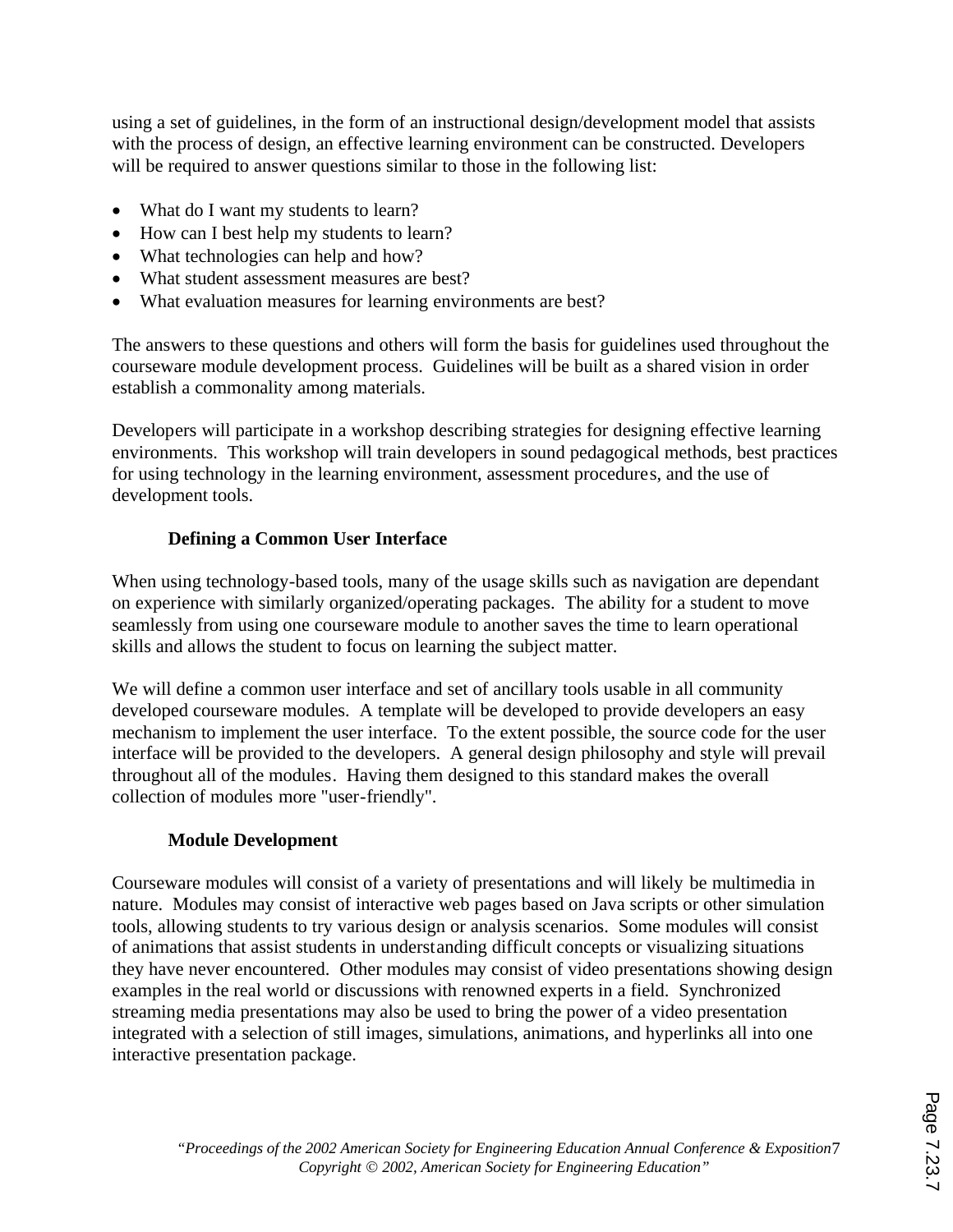Each participating developer will be expected to produce between five and 10 new courseware modules based on the community design strategies. Target topic areas for each module will have been assigned to individual developers according to the process described above. Developing partners will be assigned to review materials as they are being assembled. Discussion lists will also be used to share results, difficulties, successes, tips & tricks, etc. among developers.

During the time developers are working on module implementation, several follow-up moderated discussions will be conducted with the faculty and their support personnel. It is important to link the online training and discussions with participants from the in-person workshops, because research suggests that discussions are more effective when the participants have met and established a level of trust with one another [12].

## *Evaluating Courseware Modules*

Technology-based courseware modules must be of high quality in order to insure that they positively affect the students who use them and the faculty who integrate them into their courses. Courseware modules must meet reasonably high standards in order to be acceptable and usable in a large number of engineering courses across the country. To guarantee high quality, each new courseware module will be reviewed under the proven set of criteria described above. The evaluation process will be a peer review performed by volunteers knowledgeable of the subject matter and of the effective use of technology.

## *Adoption/Adaptation*

To set the stage for the work proposed here, NEEDS faculty pilot tested a workshop titled "Evaluating, Selecting, and Using Computer Enhanced Learning Technologies and Courseware in Engineering Education" at the 2000 & 2001 Frontiers in Engineering Education (FIE) conference and at the annual Coalitions Conference. The workshop participants were mainly faculty who had taught for over six years, and were predominantly in electrical engineering. Participants felt that that their goals for attending the workshop were met, and would recommend it to others. They especially appreciated the opportunity to practice selecting materials in NEEDS and learning more about criteria for finding particular courseware. To improve the workshop, participants strongly suggested that it be longer, that it provide more in-depth coverage of the criteria for excellence, and that they get more practice selecting learning materials. Workshops similar to these will be given to assist faculty in using the collection of modules.

### *Extending the Developer Community*

Addressing the need for high quality, unified, technology-based materials for the diversity of different courses taught in the engineering education community is a huge undertaking. This project endeavors to make the first step in unifying and organizing the materials, establishing a process and determining its effectiveness within a narrow focus. The logical next step is to enlarge the developer community and expand the target subject areas. Using the results gathered from the first stages of our project, we will design and prototype materials for in-person workshops tentatively titled "Developing and Using Courseware Resources for Introductory Engineering Courses" to be offered at both FIE and ASEE conferences in 2002 and 2003.